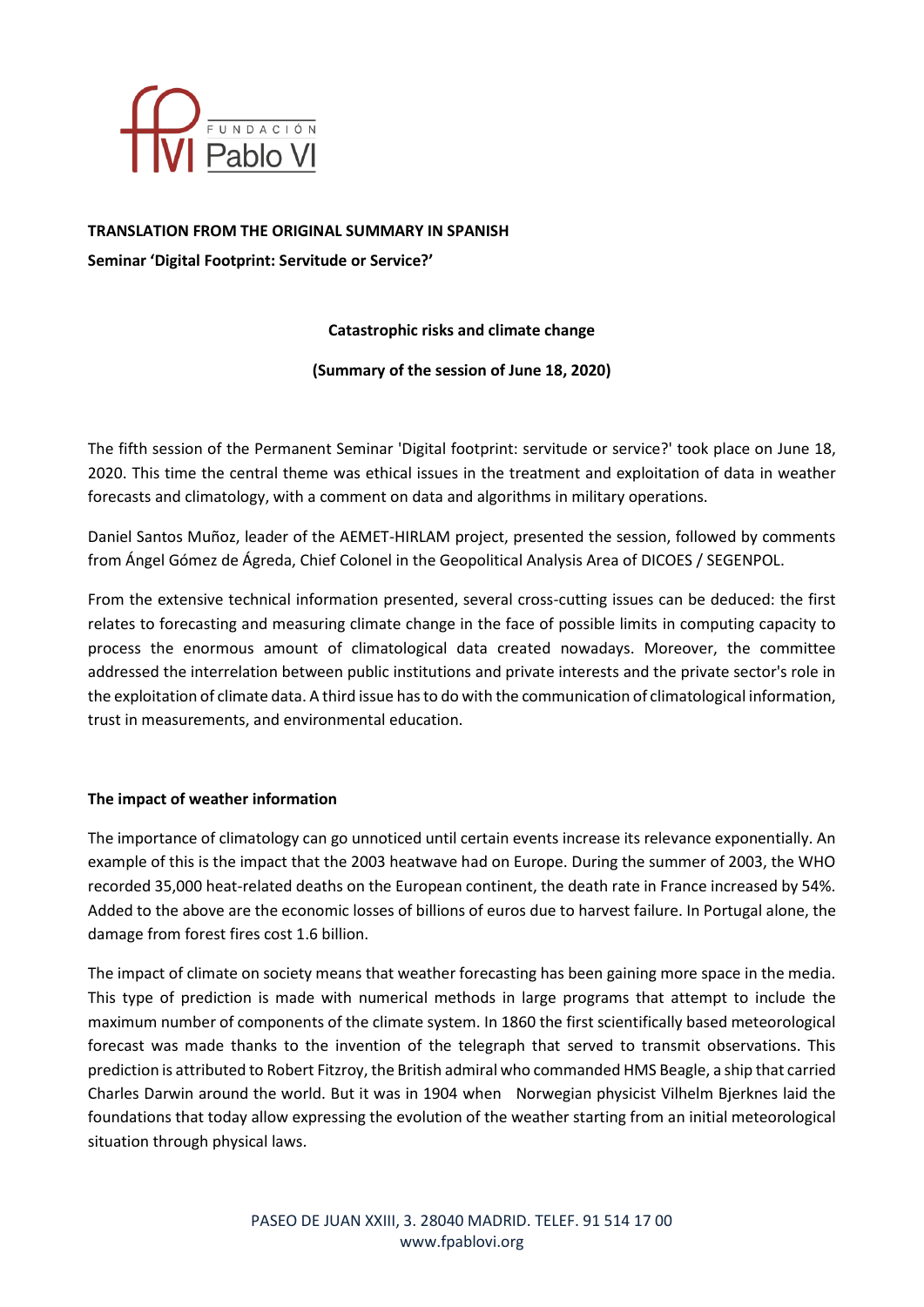

Bjerknes proposed the so-called primitive equations. These differential equations can only be solved by approximation and require the handling of large volumes of data and millions of mathematical operations that only large computers can manage. In 1950, with the arrival of the first supercomputer (ENIAC), the first weather forecast was made with a physical-mathematical model of the atmosphere. In addition to an enormous calculation capacity, a large faculty for obtaining observations of the climate state is required for precise climatological prediction. The data from climate system records are collected from meteorological observatories, automatic stations, probe balloons, radars, satellites, buoys, ships, and planes globally. To the official providers of climate information has been added the data voluntarily provided by citizens, as well as the typical digital footprint data provided by social networks or by mobile phones. In recent years, many actors in the private sector (from fashion to the food industry) have discovered the interest that the most accurate knowledge of seasonal weather forecasts may have for their business plans. This has motivated private investments of several large technological groups in the development of new predictive models, competitors of those managed by states and public entities.

However, certain limitations condition the reliability of the forecasts: on the one hand, the chaotic nature of the climate system and, on the other, the limits of the computational capacity of supercomputers. The fact that small deviations, such as the one caused by the flight of a butterfly, can cause a tornado (the well-known effect proposed by Edward Norton Lorenz) is a big problem for weather forecasting. Added to this is the frontier of the miniaturization capacity of the processors that determine the computational size of supercomputers when the famous Moore's Law is no longer fulfilled (doubling every two years the number of transistors in an integrated circuit). Today, it is believed that this rate of integration is not sustainable. Nevertheless, new technologies such as machine learning and Artificial Intelligence have appeared. The revolution in quantum computing is expected for the relatively near future, which may mean new unprecedented advances.

For the armed forces, the use of data must be related directly with their practicality in solving problems and not so much on technological perfection. Along these lines, it is believed that there is a need to determine a minimum threshold of information necessary for decision-making. Above all, in the case where a quick decision is better than a perfect action, as long as the objective is achieved. In other words, systems should focus on efficiency rather than perfection. An example of this is given in the military field where the intention is to determine possible scenarios and not exact forecasts, and the emphasis is on continuous updating to adapt the strategy and behavior based on new data obtained from the front.

The threshold of the necessary information is essential to avoid the risk of "analysis paralysis" in areas where constant observation and data accumulation can lead to no-decision. The use of big data systems and algorithms can backfire if they mean an increase in the number of elements taken into account, without significantly increasing the precision of the global information.

In other areas where the seminar has worked, it has been observed that the exploitation of data through algorithms tends to increase knowledge of behavioral patterns and, ultimately, to influence or even manipulate these patterns. In the military experience, one can undoubtedly speak of the extension of data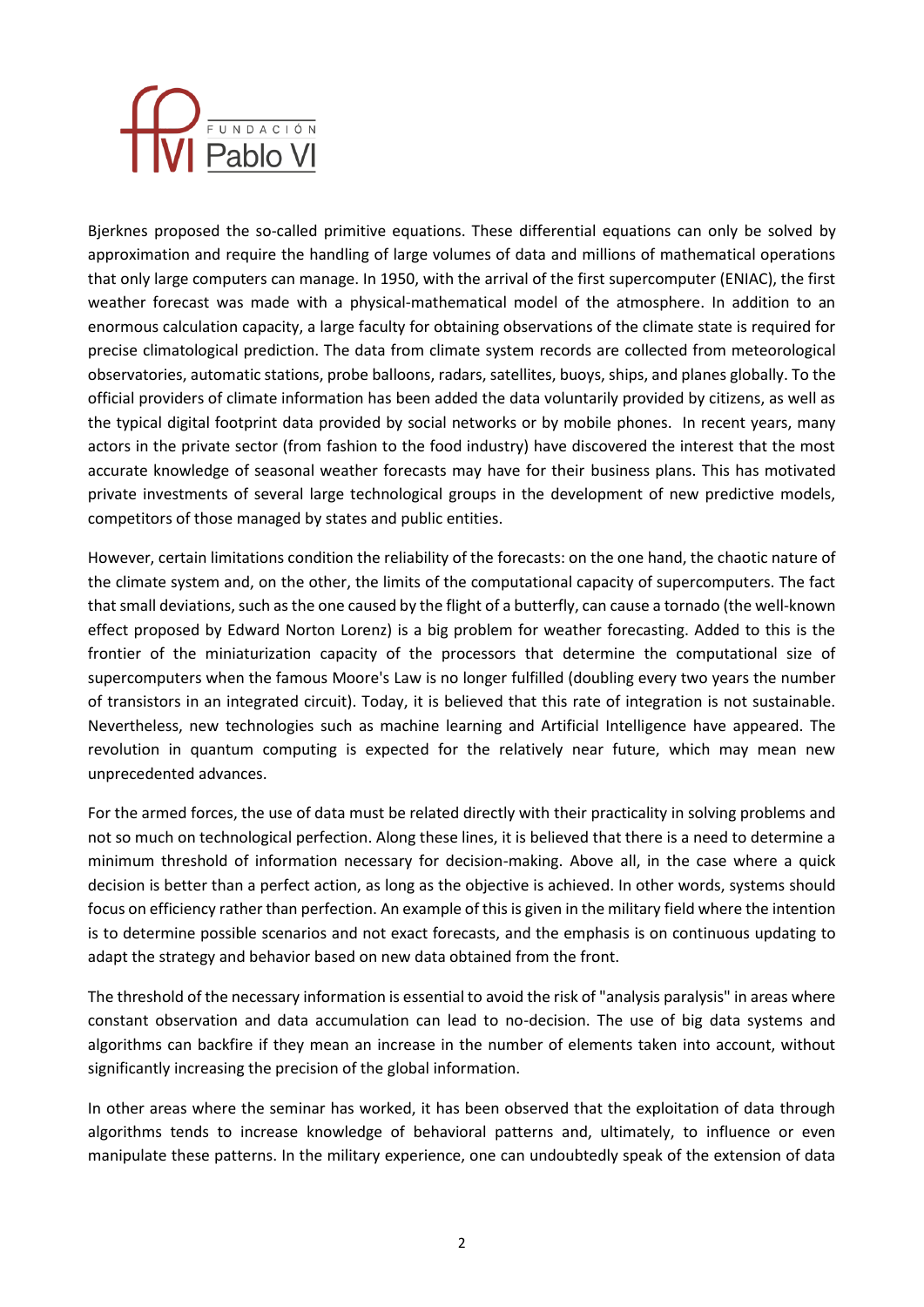

use towards manipulation or even falsification, within an essentially conflictive context. The abundance of data allows the application of different combat methodologies - the "hybrid war" that mixes weapons with other forms of confrontation - and better control of the war risk itself. In meteorology, attempts to manipulate reality are promised to fail, given the enormous amounts of energy that any effect on weather phenomena entails. And as for action against climate change, facts show that the changes necessary to limit global warming (decarbonization of the economy) are cumbersome and slow in their effects.

It is not the planet that is threatened by climate change but human life and habitat. Science has agreed on the fact of changes in the climate due to human activity, as well as the consequences that this can produce in the life of humans on earth. Nevertheless, there is a problem of risk perception. Despite data and scientific information, there is still a doubt, and some government leaders and private interests fuel denial of climate risk. But there are other public entities and other significant business groups that, on the contrary, are acting to move decisively towards the necessary changes.

One of the difficulties that slow down the change process lies in the lack of capacity to measure the environmental impact of the actions themselves, whether at the individual level, whether at the company or country level. A tremendous global cooperative effort - which unfortunately is currently facing growing obstacles in protectionist and nationalistic drifts - is essential to increase the ability to reliably and credibly measure the economic cost of non-action against climate change. Everything will become more apparent when these costs appear publicly and contrasted. When national and business accounting reflects the consequences of climate change and the risks involved, perhaps new synergies could emerge between the public and private sectors that would benefit the social whole.

# **Communication, trust, and environmental education**

The problem of climate change is accentuated with the impossibility of communicating the large volume of information to individuals, companies, and rulers. There is a communication problem that is difficult to tackle. The climate change difficulty mixes an issue of trust that arises for those who sow doubt for their convenience (that is, the changes necessary to stop climate change would negatively affect the economy in many aspects) and the problem that derives from poor environmental education in general.

Public awareness of climate change will emerge with the advent of environmental education in the education system and with increased confidence in meteorological data, for which an adequate governance model is necessary. In line with knowledge, the important thing is that each individual is aware of the footprint he or she leaves on the planet and how it can impact a negative and positive way. Environmental education should be extended to schools, universities, and companies. The educational system will be useful if it is promoted globally from governments and must be based on working practical rationality. In this type of rationality, the amount of data does not give the decision, but the adaptation to the desired purpose, a task that only humans (and not machines) are capable of doing. That is to say, the characteristic of human capacity is not obtaining information, but making decisions.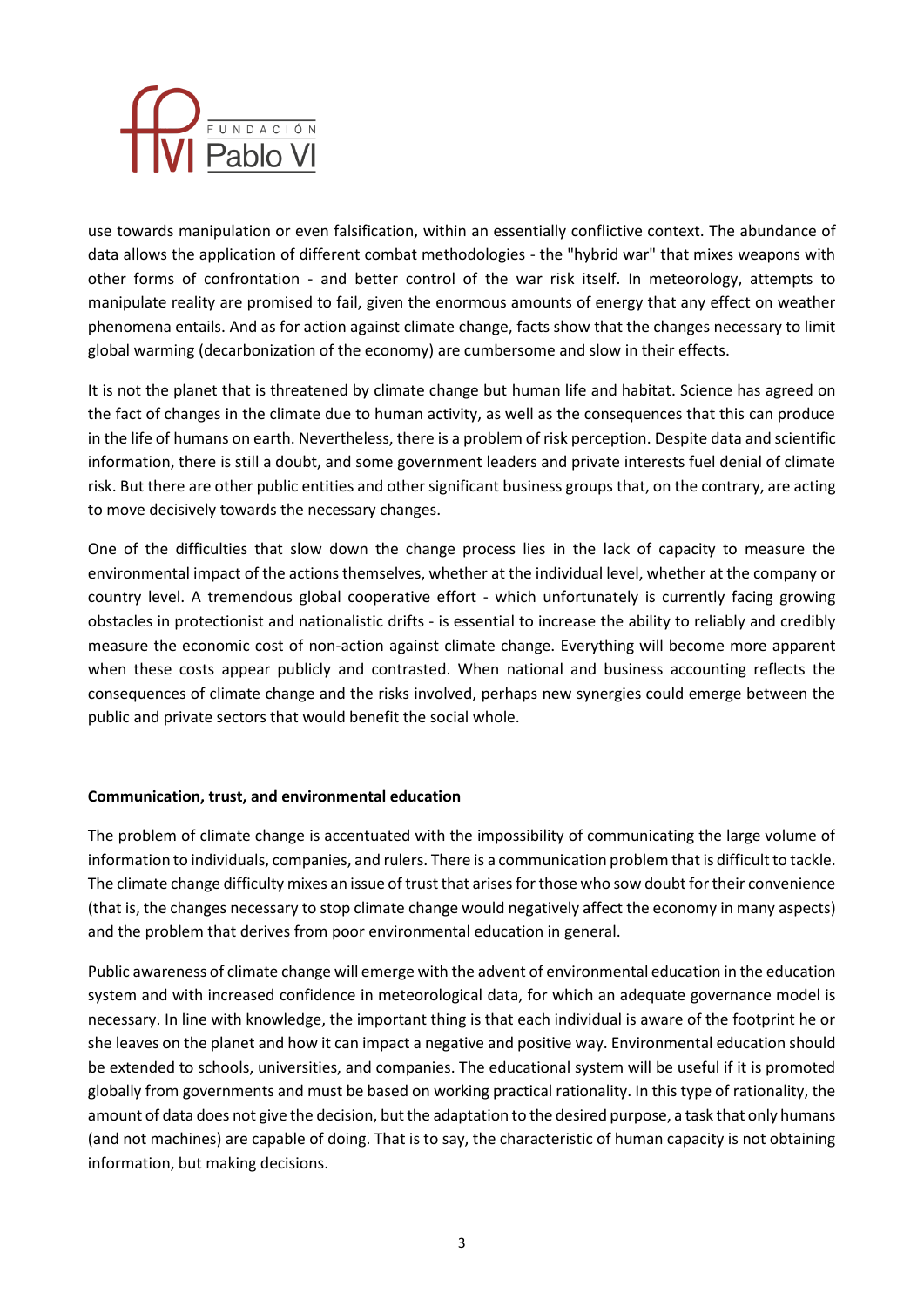

#### **Attendees:**

- 1. **Alfredo Marcos Martínez**, Professor of Philosophy of Science, Universidad de Valladolid
- 2. **Alfredo Pastor Bodmer**, Economist, Profesor emérito, IESE
- 3. **Almudena Rodríguez Beloso**, Director of Institutional and Corporate Relations, VALORA
- 4. **Ángel Gómez de Agreda**, Colonel Chief, Geopolitical Analisis Area, DICOES/ SEGENPOL
- 5. **Ángel González Ferrer**, Executive Director, Digital Pontificial Council for Culture
- 6. **Carolina Villegas**, Researcher, Iberdrola Financial and Business Ethics Chair, Universidad Pontificia de Comillas
- 7. **Daniel Santos**, Project Leader AEMET HIRLAM
- 8. **David Roch Dupré**, Researcher, Instituto de Investigación Tecnológica
- 9. **Diego Bodas**, Lead Data Scientist, MAPFRE
- 10. **Domingo Sugranyes**, Director, Digital Fingerprint Seminar
- 11. **Esther de la Torre**, Responsible Digital Banking Manager, BBVA
- 12. **Francisco Javier López Martín**, Former Secretary-General, CCOO Madrid
- 13. **Guillermo Monroy Pérez**, Professor, Instituto de Estudios Bursátiles
- 14. **Idoia Salazar**, , AI ethics expert, Universidad CEU San Pablo
- 15. **Idoya Zorroza** Professor, Faculty of Philosophy, Universidad Pontificia de Salamanca
- 16. **Ignacio Quintanilla Navarro**, Philosopher, Educator, Universidad Complutense de Madrid
- 17. **Javier Prades**, Dean, Universidad Eclesiástica San Dámaso
- 18. **Jesús Avezuela**, General Director of the Pablo VI Foundation
- 19. **Jesús Sánchez Camacho**, Professor, Faculty of Theology, Universidad Pontificia Comillas
- 20. **José Luis Calvo**, Director of AI, SNGULAR
- 21. **José Luis Fernández,** Director, Iberdrola Financial and Business Ethics Chair, ICADE
- 22. **José Manuel González-Páramo**, BBVA external adviser
- 23. **José Ramón Amor,** Coordinator, Bioethics Observatory, Pablo VI Foundation
- 24. **Juan Benavides**, Professor of Communications, Universidad Complutense de Madrid
- 25. **Pablo García Mexía**, Digital Jurist, Of Council Ashurst LLP
- 26. **Raúl González Fabre**, Professor, Universidad Pontificia de Comillas